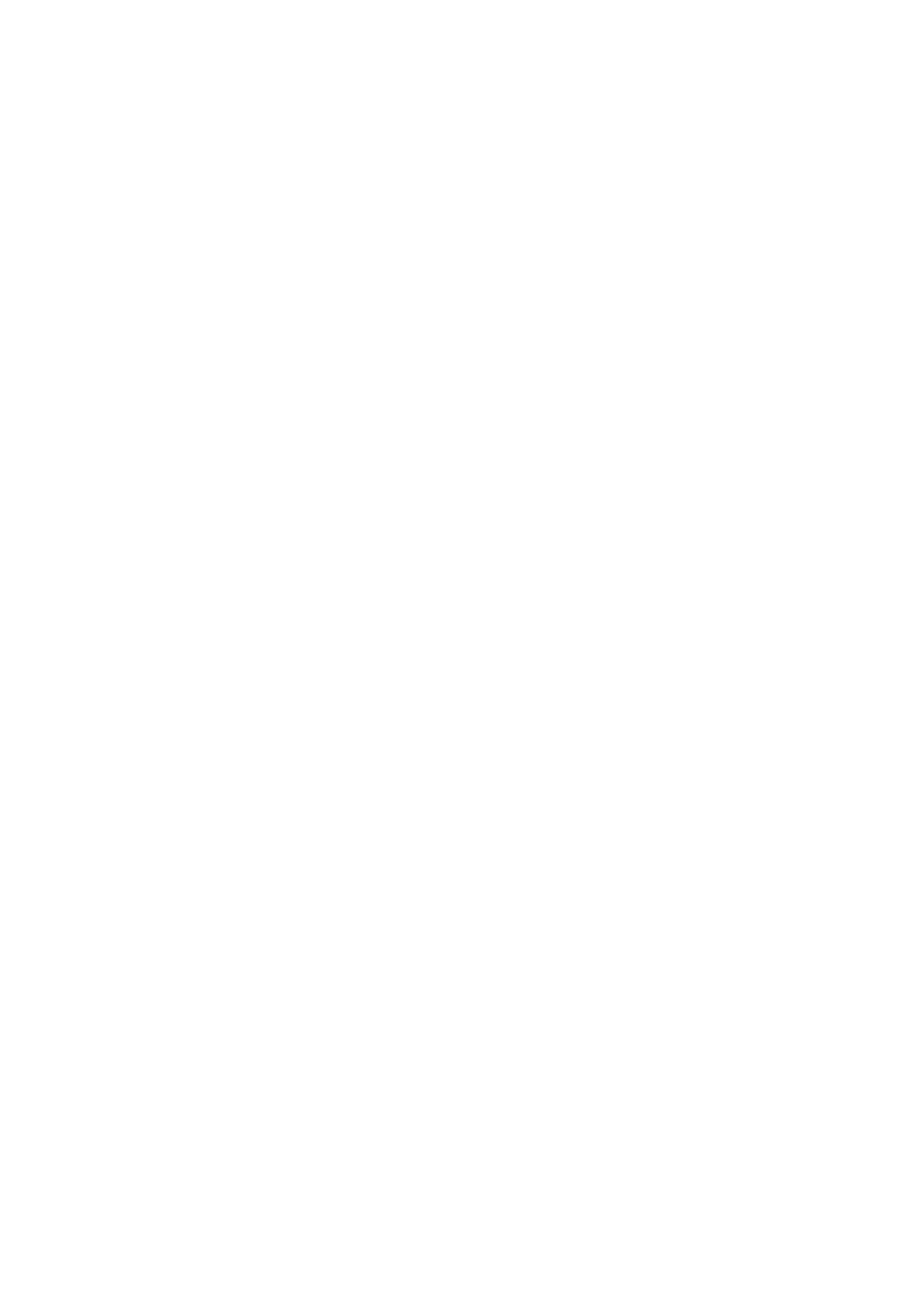### NOTES ON THE WORK Johann Joseph Fux, "Plaudite, sonat tuba" (K 165)

#### **Classifcation and Context**

The motet "Plaudite, sonat tuba", intended for the Roman Catholic liturgy, represents in terms of typology the pendant to the Protestant cantata; both genres have the setting of free or liturgical texts as arias, recitatives and choruses in common.<sup>1</sup> However, there are differences in function, and hence in length. In the Catholic liturgy, the motet takes the place of a single item in the proper – in Vienna, usually the offertory, as the other parts of the proper were performed instrumentally or in plainchant – whereas a polyphonic ordinary remained the main portion of the service. By contrast, in the Protestant liturgy the cantata occupies a larger space, as German congregational hymns had taken the place of the proper. Fux's motet "Plaudite, sonat tuba" was intended for an Eastertide high mass, as can be seen from the texts and the addition to the title: "De Resurrectione Domini".

The memoranda on the cover of K 165 record two performances on April 1, 1736 and April 19, 1740. Its composition, however, can be assumed to have been much earlier, because the copyist was active at the Viennese court until ca. 1716; furthermore, Fux had stopped composing in the 1730s because of his gout.2 In 1736, the motet was heard on Easter Sunday; in 1740, on Easter Tuesday. In Vienna, Easter was celebrated as a high feast over three days, with solemn masses accompanied by trumpets and tympani. The *Wienerische Diarium* for April 19, 1740 reports an "ordinary divine service in the public imperial court chapel, with the highest dignitaries again in attendance" for both morning and evening.<sup>3</sup>

K 165 is a purely solo motet for tenor, opposite whom the soloistically treated trumpet appears in concertante style. The strings, on the other hand, are not used as soloists, but only as a group. The fnal movement is for the soloist as well; Fux in this instance foregoes an increase in dynamics through fourpart choral writing.

In his scoring, Fux strives for such varied combinations as are allowed by the available instruments (tenor, trumpet, 2 violins, viola, basses with violoncello, organ and bassoon): tenor and trumpet in the opening movement, string accompaniment in the accompagnato recitatives as well as in the second aria ("Dum exaltat"), plain continuo accompaniment in the third aria ("O peccator"), and fnally, in the "Alleluia", the entire orchestra.

#### **The Text**

The motet's text, consisting as usual partly of prose (for recitatives), partly of verse (for arias), takes for its theme the joy of Easter, in view of the triumph of life over death in the resurrection of Christ. In the process, several Bible texts (or at least, allusions to texts that are used or sung in the Easter liturgy, e.g. "Rex gloriae") are connected with appropriate poetic images (cross, hell, triumphal arch, light, phoenix). Signifcantly, rhetorical elements directed at the listener ("plaudite […] o gentes", "mortales", "audite", "o peccator, gaude") recall the style of a sermon. These commands also receive extra emphasis in Fux's musical setting. Fitting the occasion, the music reacts especially to happy keywords like "victory", "conquer", "joy" and "good news" with tone painting, in this case at the words "plaudite", "sonat", "gaudia", "debellata", "Rex gloriae", "victoriae" and "triumphales". The raising of the gates of heaven ("elevamini") receives pictorial musical support in the form of upward melismatic fguration and rising accidentals.

<sup>1</sup> Concerning the offertory motet resp. the solo motet, see Rudolf Walter, "Bemerkungen zu den Kompositionen von Johann Joseph Fux zum *Offertorium*", in *Johann Joseph Fux and the music of the Austro-Italian Baroque*, ed. Harry White, Cambridge: Scolar Press, 1992, pp. 231–261 and Camillo Schoenbaum, "Die 'Opella ecclesiastica' des Joseph Anton Planicky (1691?–1732), eine Studie zur Geschichte der katholischen Solomotette im Mittel- und Hochbarock", in *Acta Musicologica* 25, 1/3 (Jan.–Sep. 1953), pp. 39–79.

<sup>2</sup> Information concerning the copyist and the dating can be found in the description of sources in the Critical Commentary.

<sup>3</sup> *Wienerisches Diarium* no. 32, April 20, 1740, p. [355](http://anno.onb.ac.at/cgi-content/anno?aid=wrz&datum=17400420&seite=7&zoom=33).